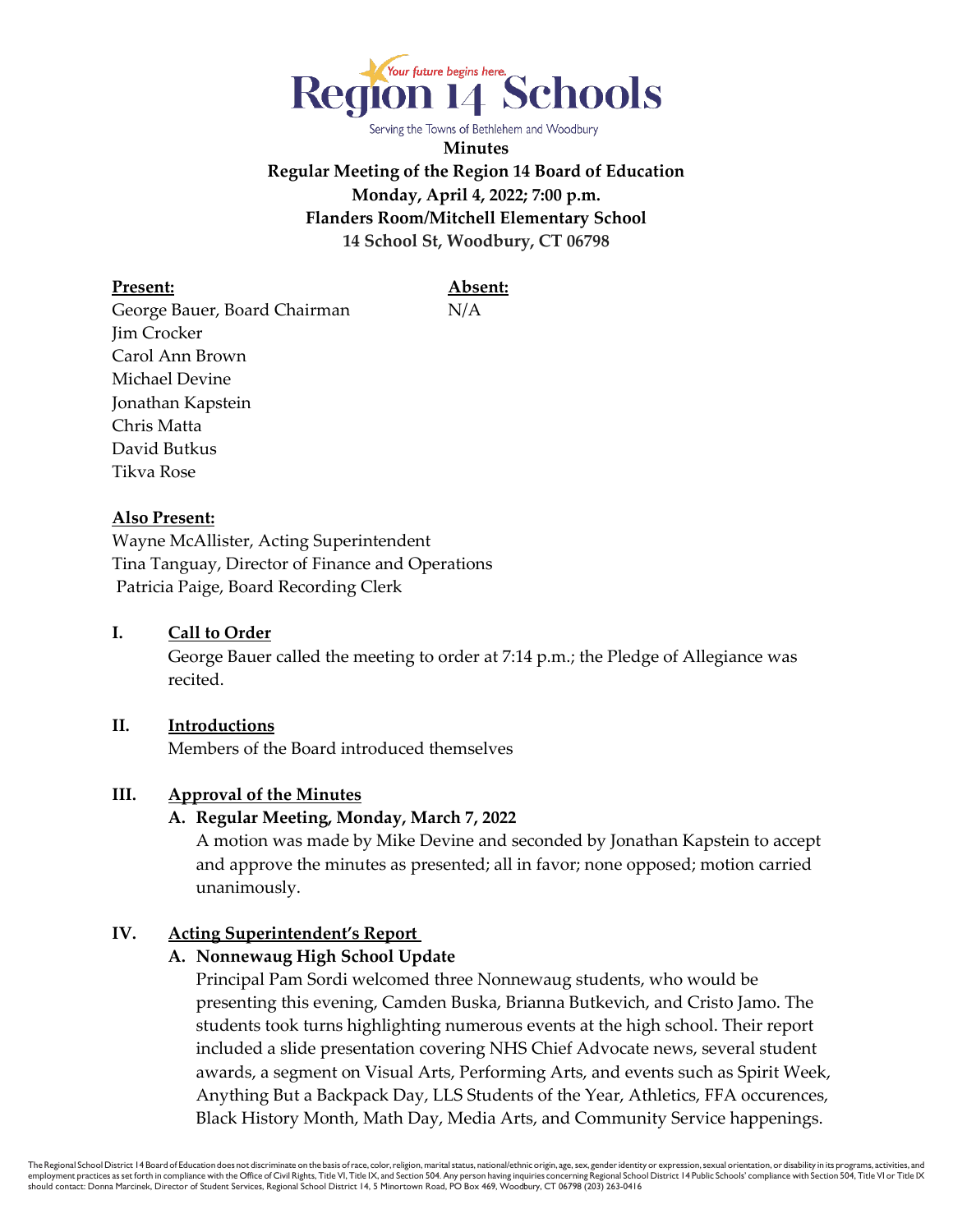Of note was an ASAP sponsored program, "The First Day", an inspirational story whereby Chris Herren, a former professional basketball player, through his own struggles, addressed issues of substance use, mental wellness and self-harm.

Ms. Sordi spoke to the adult work that is being done to develop faculty learning throughout the year. This included rigorous curriculum, learning the outcomes defined daily with clarity; Vision of a Learner, a focus on effective and engaging instructional strategies; Safe and Supportive Environment and Positive School Climate.

#### **B. Donation by Mr. Russell Lockhart**

Mr. McAllister publicly acknowledged and thanked Mr. Russell Lockhart for his donation of two basketball nets to the Bethlehem Elementary School playground.

### **C. Last Day of School**

Mr. McAllister led the conversation. The Board approved the 21/22 school calendar on December 7, 2020. The calendar, based on 182 student days, closed the year on June 17, 2022. There were six school closures during the course of the 21/22 year, subsequently pushing forward the last day to Monday, June 27<sup>th</sup>. Mr. McAllister asked that the Board consider revising the calendar to a 180-day calendar as opposed to 182 days, which would end the school year on Thursday, June 23rd. The consideration would not impact graduation scheduled on June 18th.

Discussions were had addressing contractual obligations, teacher duties, loss of instructional time for students on those two days and the impact on senior obligations of an extended year, i.e. military commitments.

Mr. Bauer was in favor to change the last day of school to Thursday, June 23, 2022. A rollcall vote noted all in favor; none opposed; motion carried unanimously.

### **D. Personnel Report**

Mr. McAllister read the personnel report for March 2022. The report was comprised of several new hires and resignations.

### **E. Covid 19 Update**

On February 28, 2022 masks were deemed optional in the school district. The positivity daily rate on that date was 2.58%. Today's report from the Governor's office indicated a 4.26% positivity rate. The Covid Dashboard for Region 14 notes zeros across the board.

### **V. Committee Reports**

### A. Finance

Ms. Tanguay recapped the Finance Committee meeting with an overview of the monthly financials through March. At this point in time, the district is financially sound and reasonably on target.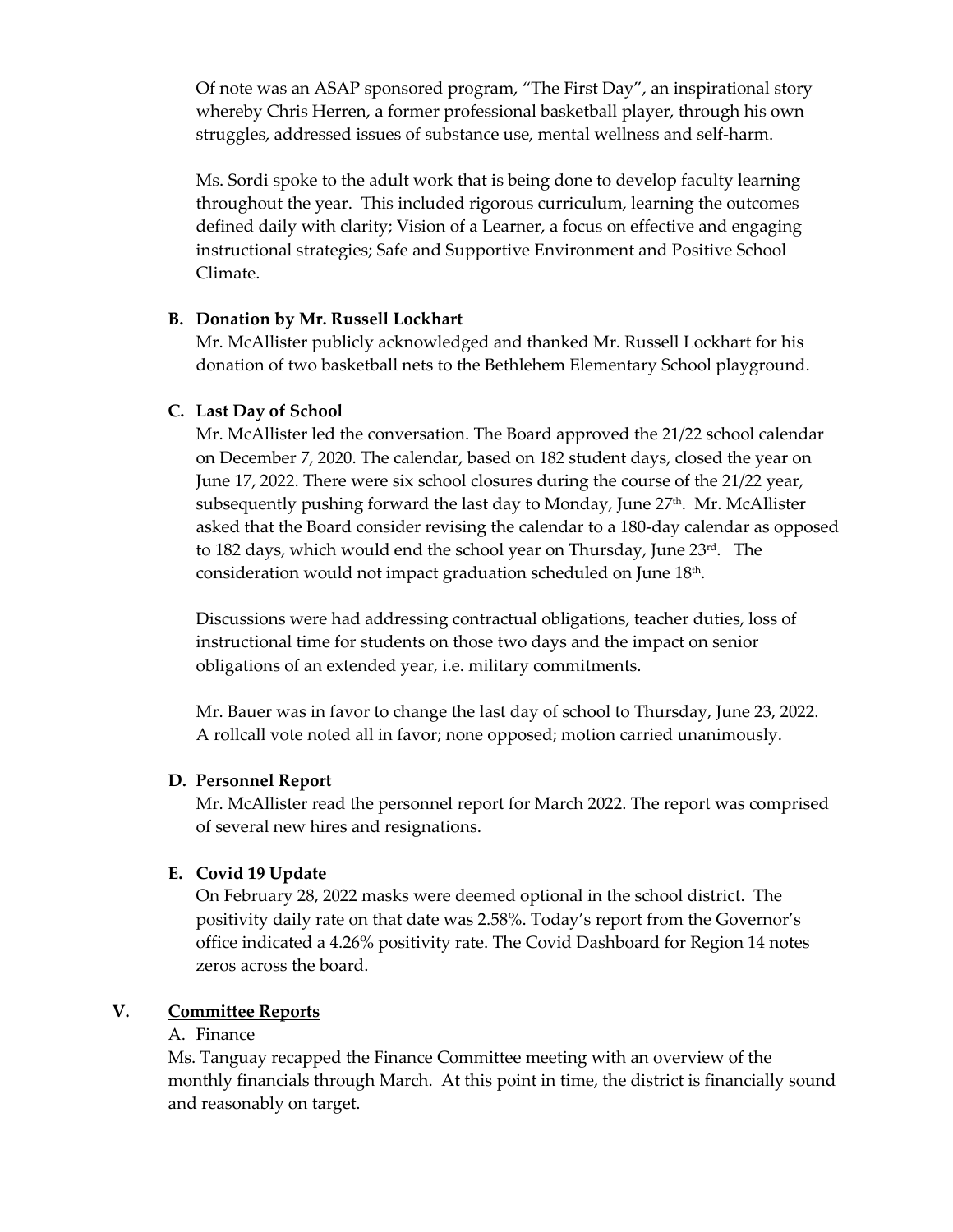A Food Services update for the same period was also shared. Net revenue over expenses total \$41,786 month-to-date and \$63,042 year-to-date.

### B. Policy

Ms. Rose summarized the Policy Committee, which met earlier to discuss the Title IX Personnel and Student policies; the Controversial Issues policy was tabled due to time constraints.

## **VI. Board Chair's Comments**

The Curriculum Committee, under the leadership of Mr. Kapstein, developed a Curriculum Committee charge. Mr. Bauer read the charge, which will be incorporated into policy.

Mr. Bauer provided a brief update on the status of the Superintendent search. The district's webpage has a dedicated link for search information, which includes a survey and focus group meetings. The survey has been extended to Wednesday, April 6<sup>th</sup>. The purpose of the survey and focus groups is to collect feedback and identify desirable leadership characteristics for our next superintendent.

Several Board members' terms will be concluding this year. Per Board Policy 9100, a district meeting to nominate members to fill those positions will be held on Thursday, May 12, 2022. The election will take place on Thursday, June 2, 2022.

# **VII. Privilege of the Floor**

There were no public comments

# **VIII. Old Business**

There was no Old Business

### **IX. New Business**

**A. Discussion/Possible Action on Budget for 2022/2023**

**Jim Crocker moved** that the Region 14 Board of Education approve and adopt the Superintendent's proposed budget for the fiscal year 2022/2023 in the amount of \$38,640,279 as presented to the Board; seconded by Chris Matta;

### **Further Discussion**

Mr. Matta made an inquiry regarding curriculum that was built into the budget, specifically Sports and Society and Guitar classes, which are among the new course offerings at the high school next year and included in the program of studies. Mr. Matta, speaking to the Sports and Society course, is not opposed to the class, but finds it problematic for him to approve the budget with the curriculum included before he has, as a member of the Board, or the Board in its entirety, the opportunity to review it. He indicated that the classes should be properly vetted.